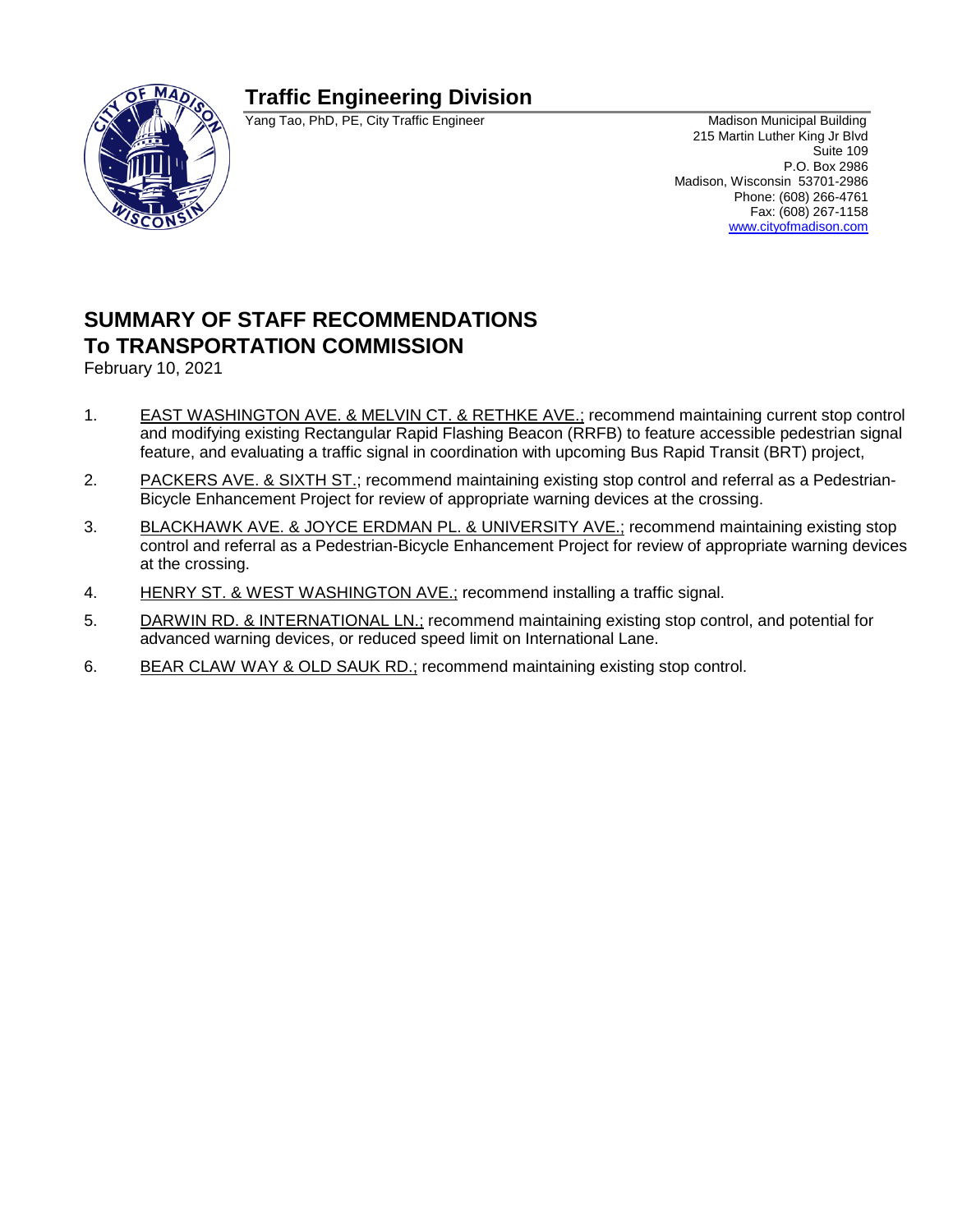# **2020 TRAFFIC SIGNAL PRIORITY LIST SPECIAL STUDIES FOR TRANSPORTATION COMISSION SELECT INTERSECTIONS**

### **Actions completed to date**

- **1. East Washington Ave & Melvin Ct. & Rethke Ave.** Collected 24 hour automatic machine counts and speed data Manual Delay Study Collected manual turning movement counts Review Crash History
- **2. Packers Avenue – 6 th Street** Collected 24 hour automatic machine counts and speed data Intersection sight-distance field review Review of crash history
- **3. Blackhawk Ave & Joyce Erdman Pl. & University Ave** Collected 24 hour automatic machine counts and speed data Comparison of 2020 volumes to 2019 volumes Review of crash history
- **4. Henry St. & West Washington Ave.** Intersection sight-distance field review Manual Delay Study Collected manual turning movement counts Review of crash history

#### **5. Darwin Rd. & International Ln.** Collected 24 hour automatic machine counts and speed data Collected manual turning movement counts Intersection sight-distance field review Review of crash history

#### **6. Bear Claw Way & Old Sauk Rd.** Collected 24 hour automatic machine counts and speed data Collected manual turning movement counts Intersection sight-distance field review Review of crash history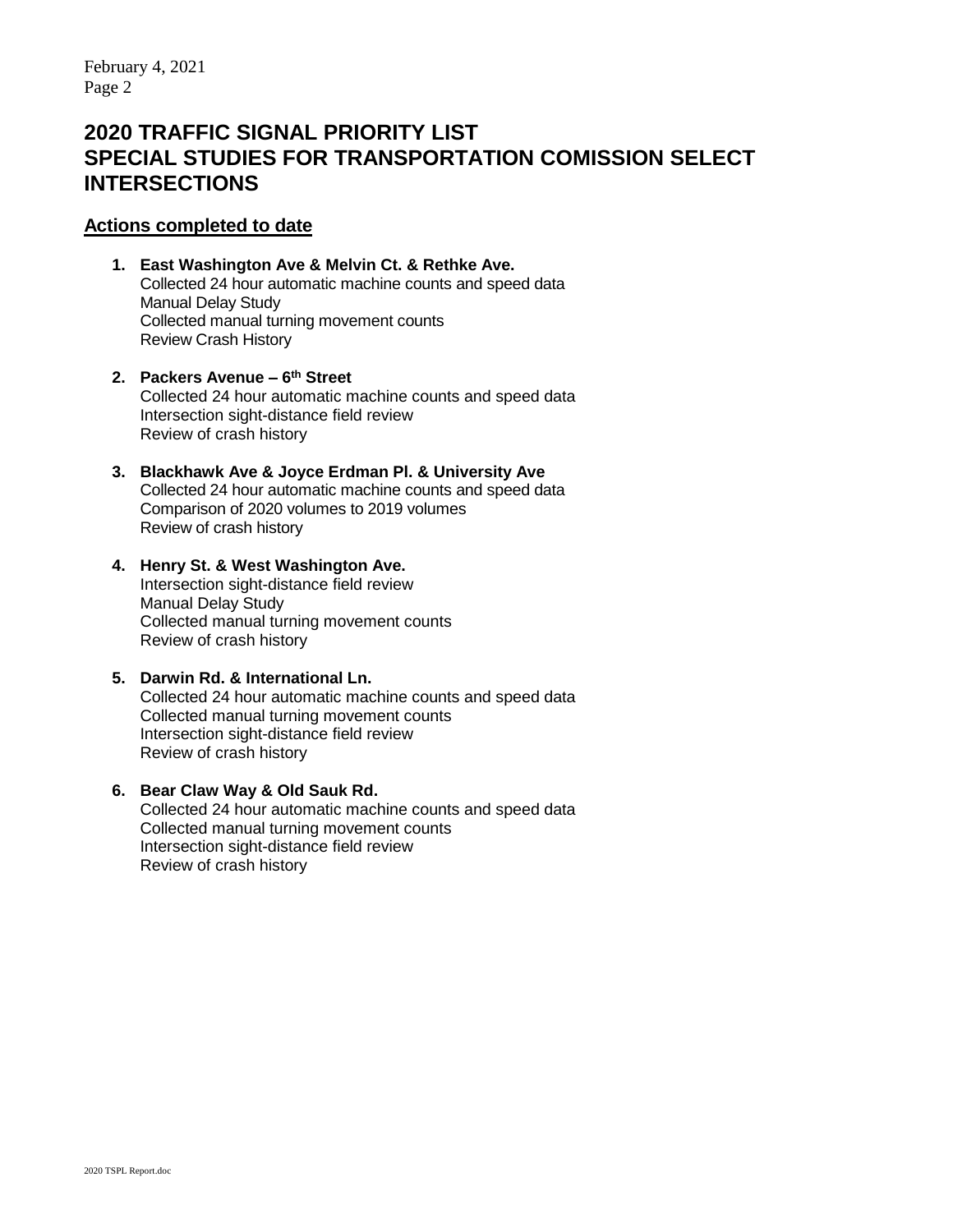# **TRAFFIC SIGNAL PRIORITY LIST COMMENTARY**

## **East Washington Avenue & Melvin Court & Rethke Avenue (#1 on List Meeting Minimum Requirements)**

The East Washington Avenue & Melvin Court & Rethke Avenue intersection is a 2-way stop controlled intersection located approximately 630 feet northeast of the signalized intersection at East Washington Avenue & WB Aberg Avenue (HWY 30) Ramp and approximately 935 feet southwest of the un-signalized intersection at East Washington Avenue & Lexington Avenue.

The intersection is currently controlled by stop signs on the Rethke Avenue and Melvin Court approaches. The east pedestrian crossing of East Washington Avenue is equipped with a Rectangular Rapid Flashing Beacon (RRFB) and continental crosswalk pavement markings.

#### **Crash History**

- During the five-year period 2015-2019 there have been a reported twenty (20) crashes; of which, seven (7) are of type considered to be correctable by traffic signal control.
- During the five-year period 2015-2019, there have been eleven (11) injuries and one (1) fatality. Seven (7) of the eleven (11) injuries and the one (1) fatality occurred during crashes of types generally considered correctable by traffic signal control. This fatality represents the only crash involving vulnerable road users (pedestrians and bicyclists).
- Since the fatality on November 17<sup>th</sup>, 2016, the northeast crosswalk crossing East Washington Avenue has been equipped with a continental crossing pavement marking crossing and an RRFB. Since these changes were made, there have been no reported crashes involving people walking or biking at this intersection.

#### **Application of Traffic Signal Criteria**

 Automatic hose counts show that this intersection is 11 percent above meeting the adopted minimum numerical volume for traffic signals.

#### **Special Consideration**

 The City of Madison is currently pursuing a Bus Rapid Transit (BRT) project that would pass through, and make a stop at this intersection with a proposed station in the west median to allow for bus centerrunning. To aide in pedestrian access of the median destination, it is highly anticipated that traffic signals will be evaluated as part of the larger set of improvements.

#### **Staff Recommendation**

Staff recommends maintaining current stop sign control and RRFB. When the BRT project reconstructs the intersection to install a bus station in the median, staff recommends consideration of a traffic signal at that time.

## **Henry Street & West Washington Avenue (#20 on List)**

The intersection of Henry Street & West Washington Avenue is a 2-way stop controlled intersection located approximately 320 feet west of the signalized intersection of Fairchild Street & West Washington Avenue, and approximately 650 feet east of the signalized intersection at Broom Street & West Washington Avenue.

#### **Crash History**

- During the five-year period 2015-2019 there have been a reported twenty three (23) crashes; of which, sixteen (16) are of type considered to be correctable by traffic signal control.
- These sixteen (16) crashes resulted in six (6) injuries out of the total seven (7) injuries which resulted from crashes at this intersection in this time period.
- It was noted that of the sixteen (16) crashes considered to be correctable, five (5) of them occurred during the PM peak hour and another seven (7) occurred after the PM peak hour for a total of twelve (12) of the sixteen (16) correctable crashes occurring between 4:00 PM and 8:00 PM.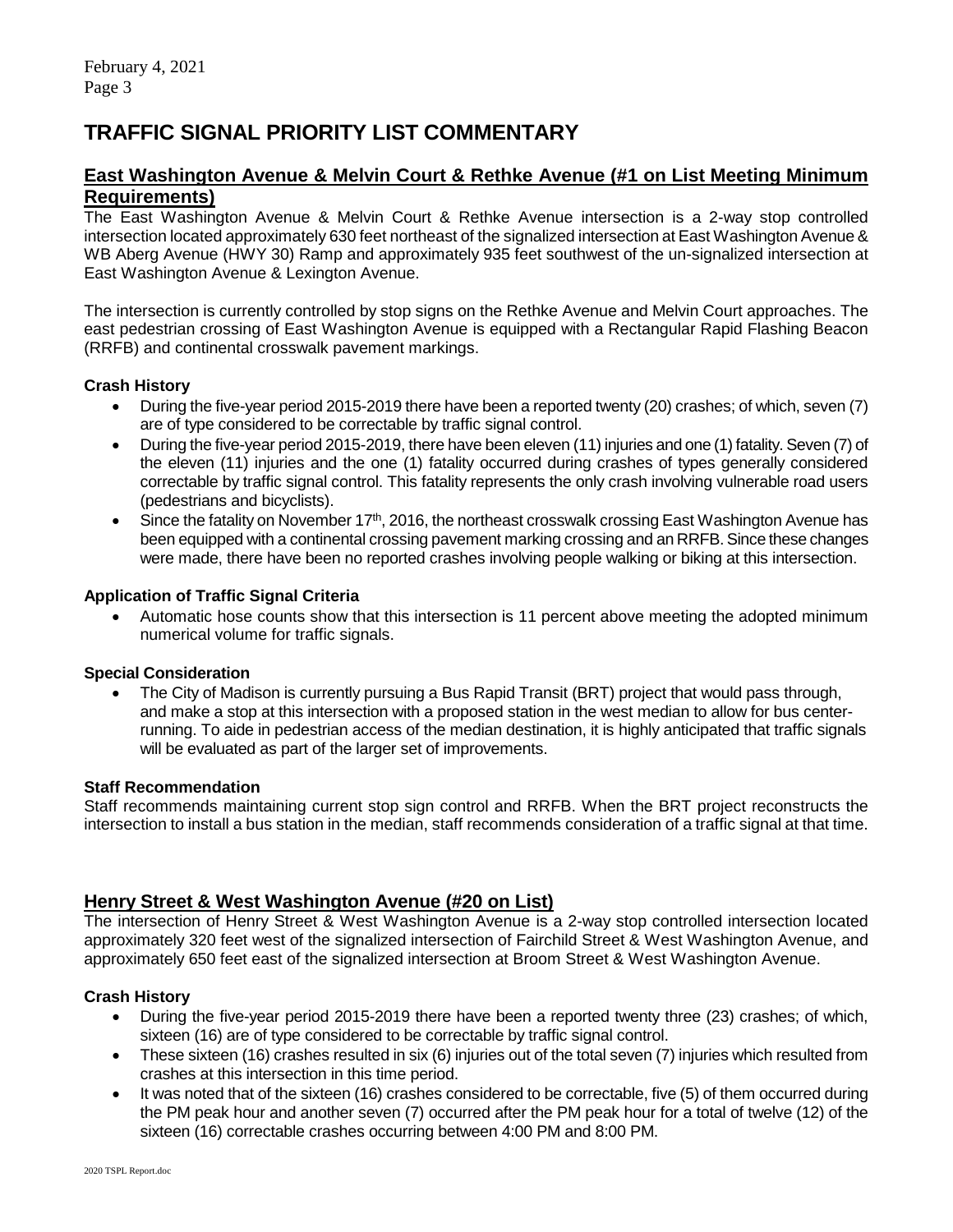#### **Application of Traffic Signal Criteria**

- Due to traffic volumes remaining lower than normal during the SARS-CoV-2 pandemic, 2019 volumes and turning movements were used to evaluate this intersection.
- Vehicular volume in 2019 was 44 percent below meeting either warrant 1 or 2.
- Pedestrian crossing counts were obtained in 2019. During the peak hour, it was observed that 95 people crossed West Washington Avenue in the 4PM hour. Pedestrian counts after 4pm were not able to be collected at the time due to visibility issues from the traffic camera being used.
- Due to the crash trends by time-of-day that correspond to the PM peak period, the Peak Hour Warrant was also evaluated. It was observed that the intersection met parts 2 and 3 of part A of the Peak Hour Warrant. A manual delay study was performed in 2020 with volumes being lower than 2019, however this manual study is not believed to be representative due to the lower traffic volumes.

#### **Staff Recommendation**

Staff recommends installing a traffic signal and review of any lane configuration to optimize intersection operational performance with the West Washington Avenue resurfacing project in 2021.

# **Packers Avenue & N. 6th Street (#22 on List)**

The Packers Avenue & N. 6th Street intersection is a 2-way stop controlled intersection located approximately 1,500 feet south of the signalized intersection at Packers Avenue & Commercial Avenue, and approximately 2,150 feet north of the un-signalized intersection at Packers Avenue & N.  $3<sup>rd</sup>$  Street.

The intersection is currently stop controlled on the N  $6<sup>th</sup>$  St. approaches. The median on Packers is not sufficiently wide enough to install poles for signals or signs, nor is it wide enough to be considered a safe pedestrian refuge.

#### **Crash History**

- During the five-year period 2014-2018 there have been a reported ten (10) crashes; of which, three (3) are of type considered to be correctable by traffic signal control.
- Of the ten (10) crashes in the previous 5 years, one (1) involved a person biking eastbound across Packers Avenue hit by a southbound driver on Packers Avenue.

#### **Application of Traffic Signal Criteria**

- During a manual gap study performed in 2019 it was observed that twenty five (25) gaps sufficient enough for a person biking to cross were observed while one (1) gap sufficient enough for a person walking across Packers Avenue was observed during a 30 minute peak period in the AM peak hour.
	- $\circ$  During this study, one (1) person crossed Packers Avenue on foot waiting 3 minutes before crossing.
- Manual vehicle delay study indicates this intersection is 88 percent below meeting the minimum vehicledelay criteria (from 2019 study).

#### **Staff Recommendation**

Staff recommends maintaining existing stop sign control. Also recommend including this intersection on the 2021 pedestrian and bicycle projects list for consideration to install appropriate control devices, lighting improvements in proximity of the crossing, and/or enhanced crosswalk markings.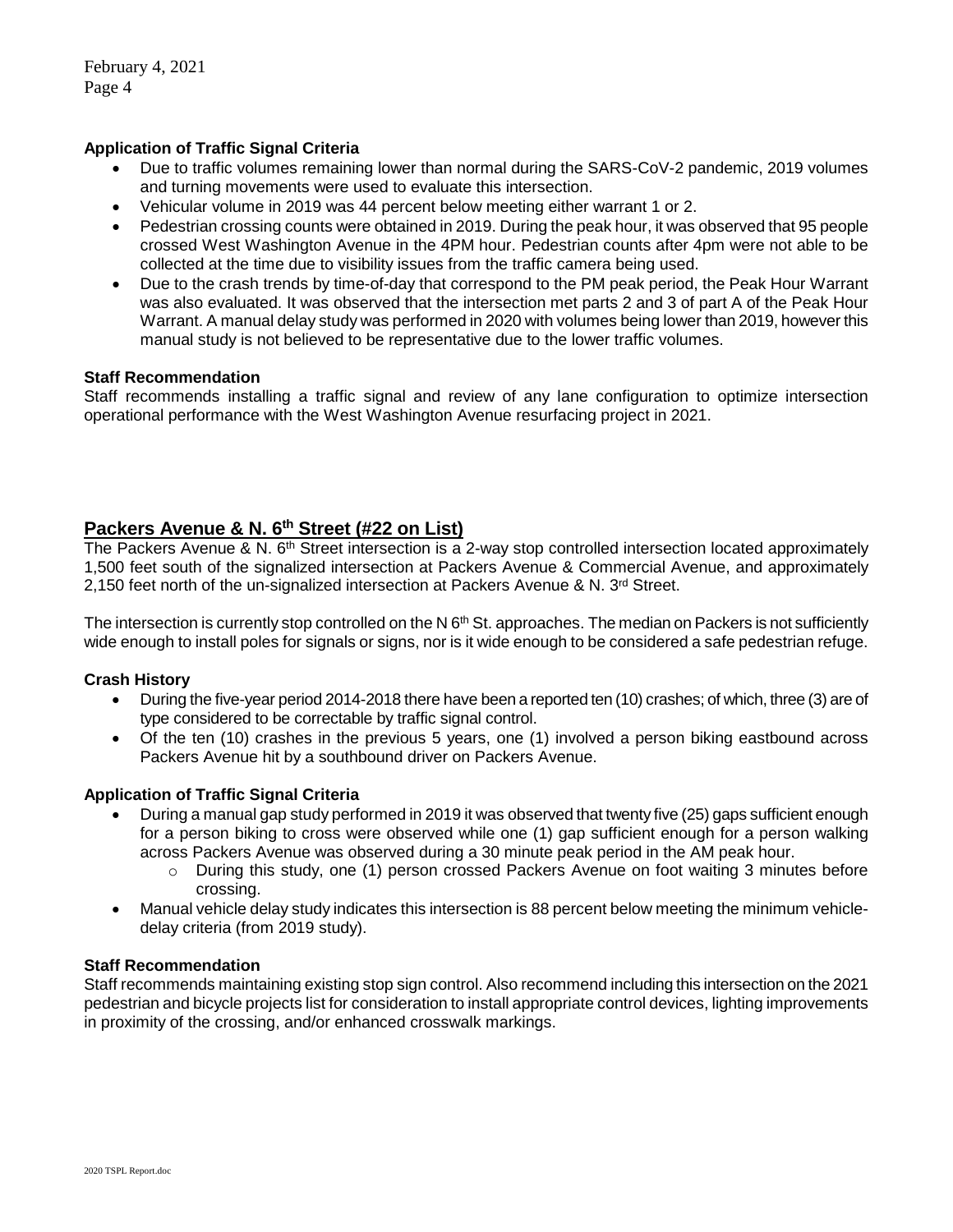February 4, 2021 Page 5

### **Blackhawk Avenue & Joyce Erdman Place & University Avenue (#38 on List)**

The intersection of Blackhawk Avenue & Joyce Erdman Place & University Avenue is located approximately 575 feet east of the un-signalized intersection of Highbury Road & University Avenue, and 770 feet west of the signalized intersection of Hill Street & Shorewood Boulevard & University Avenue.

The intersection is currently a 2-way stop controlled intersection with the Joyce Erdman Place and Blackhawk Avenue approaches being the stop controlled approaches. The intersection has a crosswalk on the west side crossing University Avenue using continental crosswalk marking design, and standard marked crosswalks for crossing the side streets.

#### **Crash History**

- During the five-year period 2015-2019 there have been a reported twenty two (22) crashes; of which, nine (9) are of type considered to be correctable by traffic signal control.
- During this time period, two (2) crashes involved vulnerable road users; of which one (1) crash was considered correctable with a traffic signal. The other was the result of a northbound right-turning driver and caused in an injury to the person walking westbound across the Blackhawk Avenue.

#### **Application of Traffic Signal Criteria**

 Automatic hose counts show that this intersection is 54 percent below meeting the adopted minimum numerical volume for traffic signals.

#### **Staff Recommendation**

Staff recommends maintaining existing stop sign control. Also recommend including this intersection on the 2021 pedestrian and bicycle projects list for consideration to install appropriate control devices, lighting improvements in proximity of the crossing, and/or enhanced crosswalk markings and signs.

# **Darwin Road & International Lane (#90 on List)**

The intersection of Darwin Road & International Lane is a 2-way stop controlled intersection located approximately 2,900 feet north of the signalized intersection at Anderson Street & International Lane; and approximately 1,800 feet east of the signalized intersection of Darwin Road and Packers Avenue.

#### **Crash History**

 During the five-year period 2015-2019 there have been a reported eleven (11) crashes; of which, three (3) are of type considered to be correctable by traffic signal control.

#### **Application of Traffic Signal Criteria**

 Automatic hose counts show that this intersection is 92 percent below meeting the adopted minimum numerical volume for traffic signals for warrants 1A and 1B.

#### **Staff Recommendation**

Staff recommends maintaining existing stop control and potential for advanced warning devices, and review speed limit on International Lane due to sight obstructions and roadway geometrics in this area.